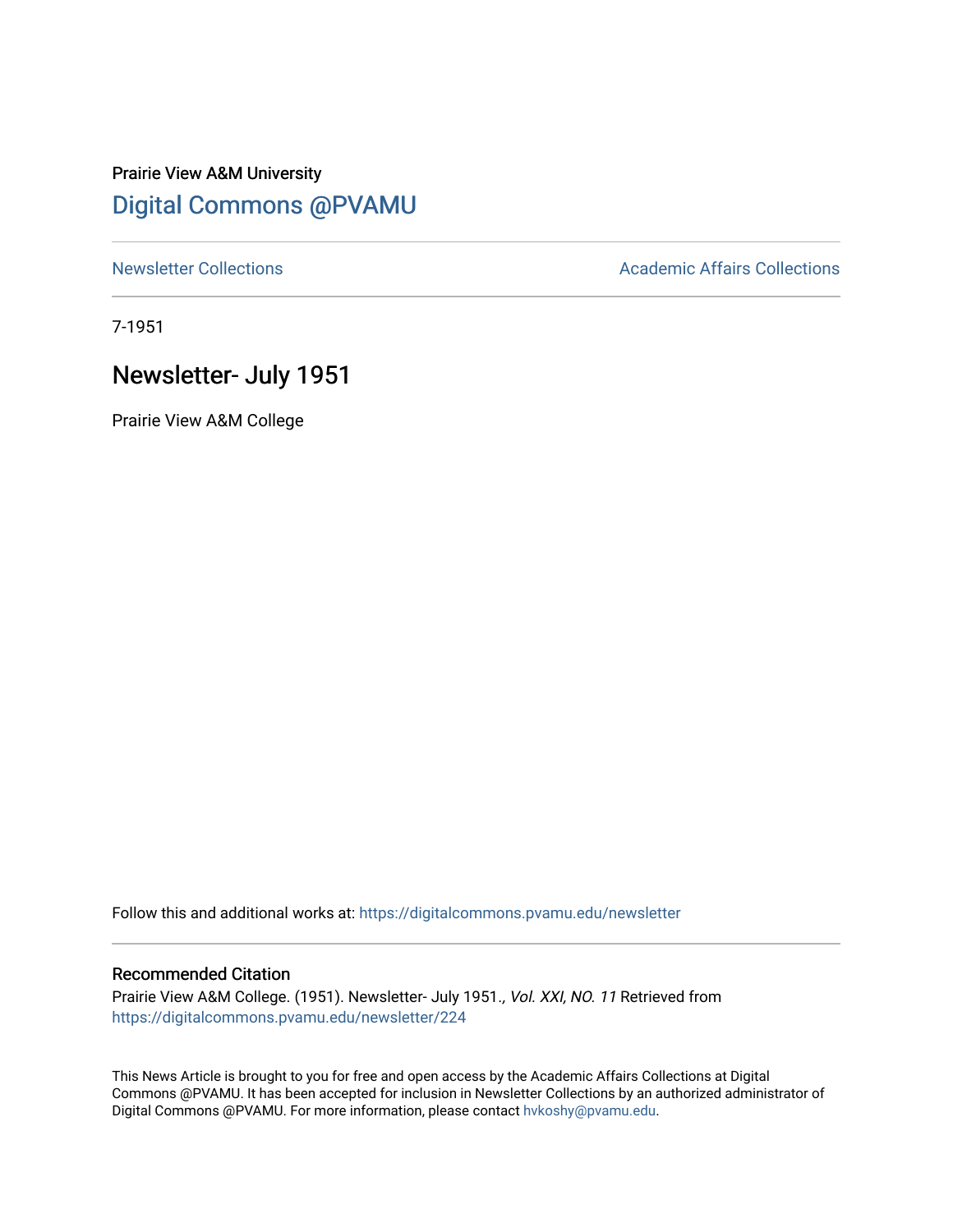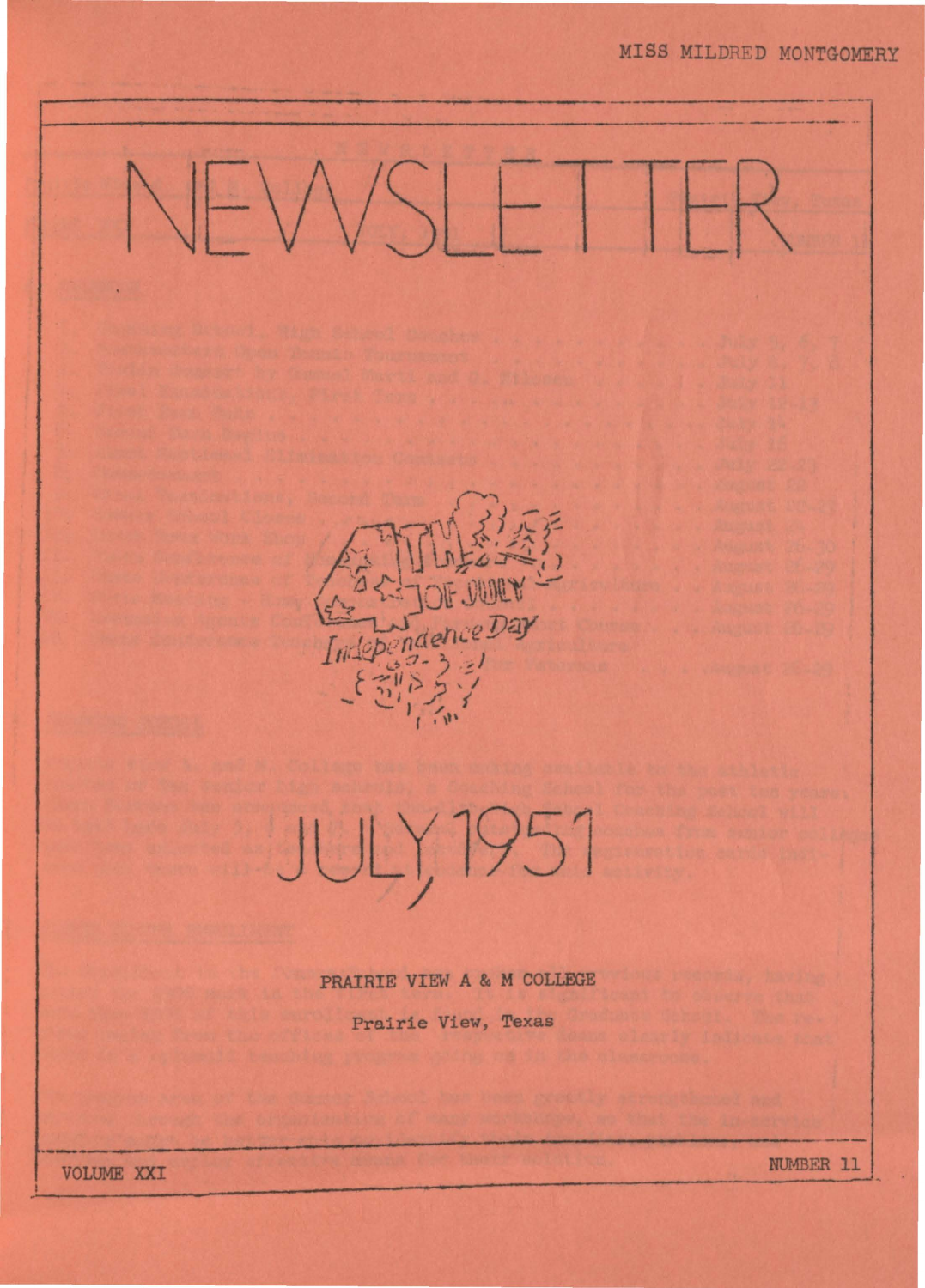NEWSLETTER

Prairie View A. and M. College Prairie View, Texas

VOLUME XXI JULY, 1951 NUMBER 11

### A. CALENDAR

| 1.  | Coaching School, High School Coaches July 5, 6, 7                   |  |
|-----|---------------------------------------------------------------------|--|
| 2.  | Southwestern Open Tennis Tournament July 6, 7, 8                    |  |
| 3.  | Violin Concert by Gamuel Marti and G. Nilosen July 11               |  |
| 4.  | Final Examinations, First Term July 12-13                           |  |
| 5.  |                                                                     |  |
| 6.  |                                                                     |  |
| 7.  | Almot Sectional Elimination Contests July 22-23                     |  |
| 8.  |                                                                     |  |
| 9.  | Final Examinations, Second Term August 22-23                        |  |
| 10. |                                                                     |  |
| 11. |                                                                     |  |
| 12. | State Conference of Homemaking Teachers August 26-29                |  |
| 13. | State Conference of Teachers of Vocational Agriculture August 26-29 |  |
| 14. | State Meeting - Home Demonstration Council August 26-29             |  |
| 15. | Extension Agents Conference and Farmers Short Course August 26-29   |  |
| 16. | State Conference Teachers of Vocational Agriculture                 |  |
|     | for Veterans August 26-29                                           |  |

### B. COACHING SCHOOL

Prairie View A. and M. College has been making available to the athletic coaches of the senior high schools, a Coaching School for the past ten years. Coach Stevens has announced that the 11th High School Coaching School will be held here July 5, 6 and 7. Several outstanding coaches from senior colleges have been selected as teachers and lecturers. The registration cards indicate that there will be a record attendance for this activity.

#### C. SUMMER SCHOOL ENROLIMENT

The enrollment in the Summer School has broken all previous records, having passed the 2300 mark in the first term. It is significant to observe that more than 1200 of this enrollment is found in the Graduate School. The reports coming from the offices of the respective deans clearly indicate that there is a splendid teaching program going on in the classrooms.

The program area of the Summer School has been greatly strengthened and enriched through the organization of many workshops, so that the in-service teachers might be better able to identify their innnediate problems, and discover and employ effective means for their solution.